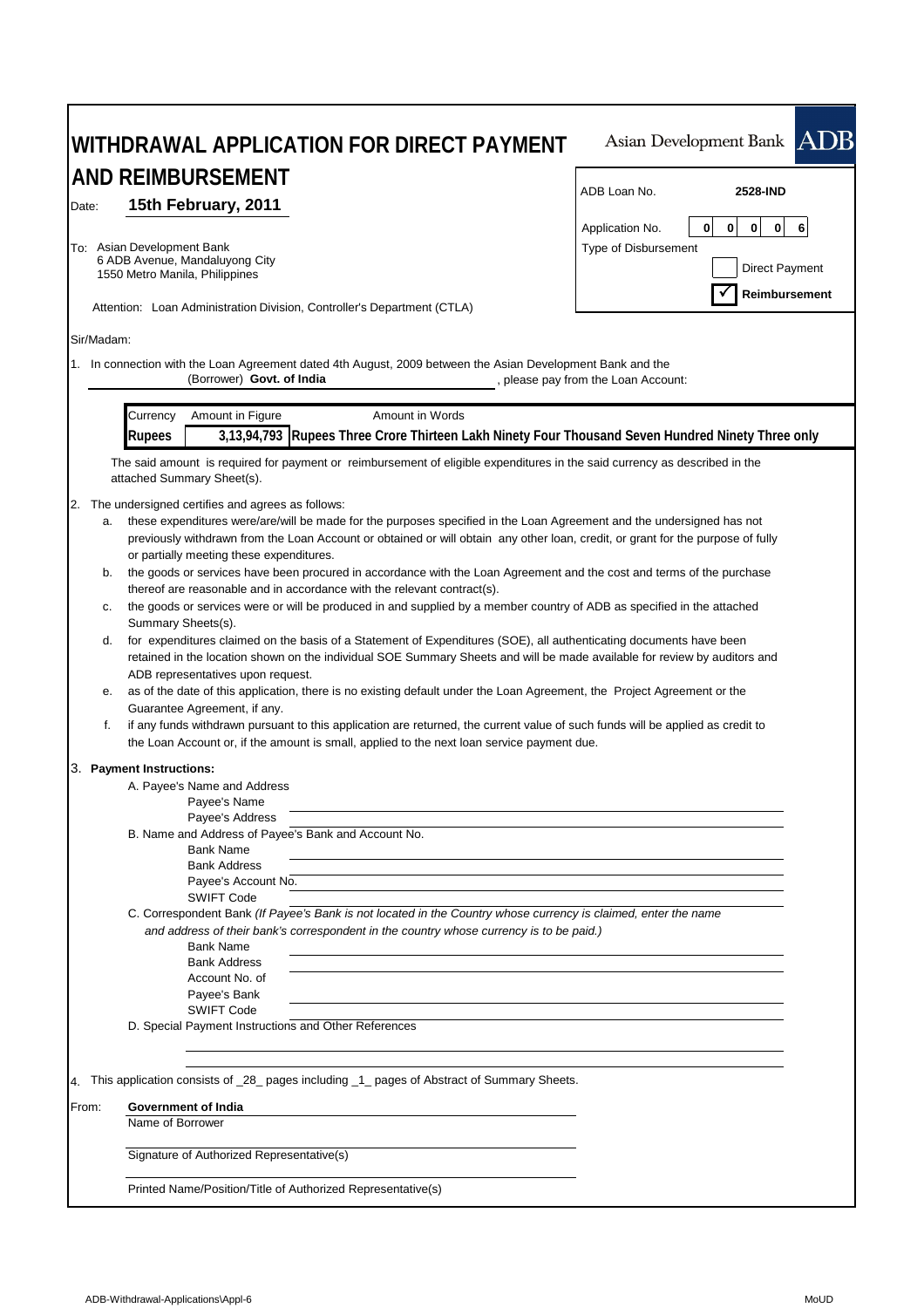**Instructions in preparing the Withdrawal Application Form for Direct Payment and Reimbursement (ADB Form ADB-DRP/RMP)**

## **General Instructions**

1. Submit original Withdrawal Application (WA) to the Asian Development Bank (ADB) (or to its Resident/Regional Mission, if instructed).

2. Prepare separate WA for each currency of payment and for each payee.

3. Number WAs consecutively, not exceeding five digits/characters.

4. Consolidate claims until the amount being withdrawn is at least US\$100,000 equivalent or an amount advised by ADB.

5. When completed, verify the application for completeness of supporting documentation and accuracy of details before passing to the Authorized Representative(s) for signature. Mistakes and omissions result in delayed payment.

## **Withdrawal References**

1. **Date:** Enter the date the WA is signed by Authorized Representative(s), not the date it was prepared.

2. **Loan Number:** Show ADB loan number clearly.

3. **Application Number:** Number WAs consecutively. If the project has more than one executing agency (EA) or implementing agency, the project coordinator should assign an alpha identification for each EA. For example : A0001 to A9999 for EA no. 1 and B0001 to B9999 for EA no. 2.

4. **Type of Disbursement:** Indicate in the appropriate box the type of WA claim, whether for Direct Payment or Reimbursement Procedure.

## **Payment Instructions**

1. **Payee Name and Address:** Indicate full name and address of Payee for identification of payment.

2. **Name and Address of Payee's Bank and Account No. :** Indicate full name and address of the Payee's bank, which may include a banker/branch designation. Account number is important. Give SWIFT code if Payee's bank is a member of SWIFT.

3. **Correspondent Bank:** Where payment is to be made to a bank not located in the country of the currency to be paid, indicate its full name and address. Provide SWIFT code if the bank is a member of SWIFT.

4. **Special Payment Instructions:** Indicate any particulars, special instructions or references to facilitate payment or identification of payment.

5. **Name of Borrower:** Fill in name as it appears in the Loan Agreement.

6. **Authorized Representative(s):** Pass this application only to Authorized Representative(s) for signature. Verify if the list of Authorized Representative(s) has been changed.